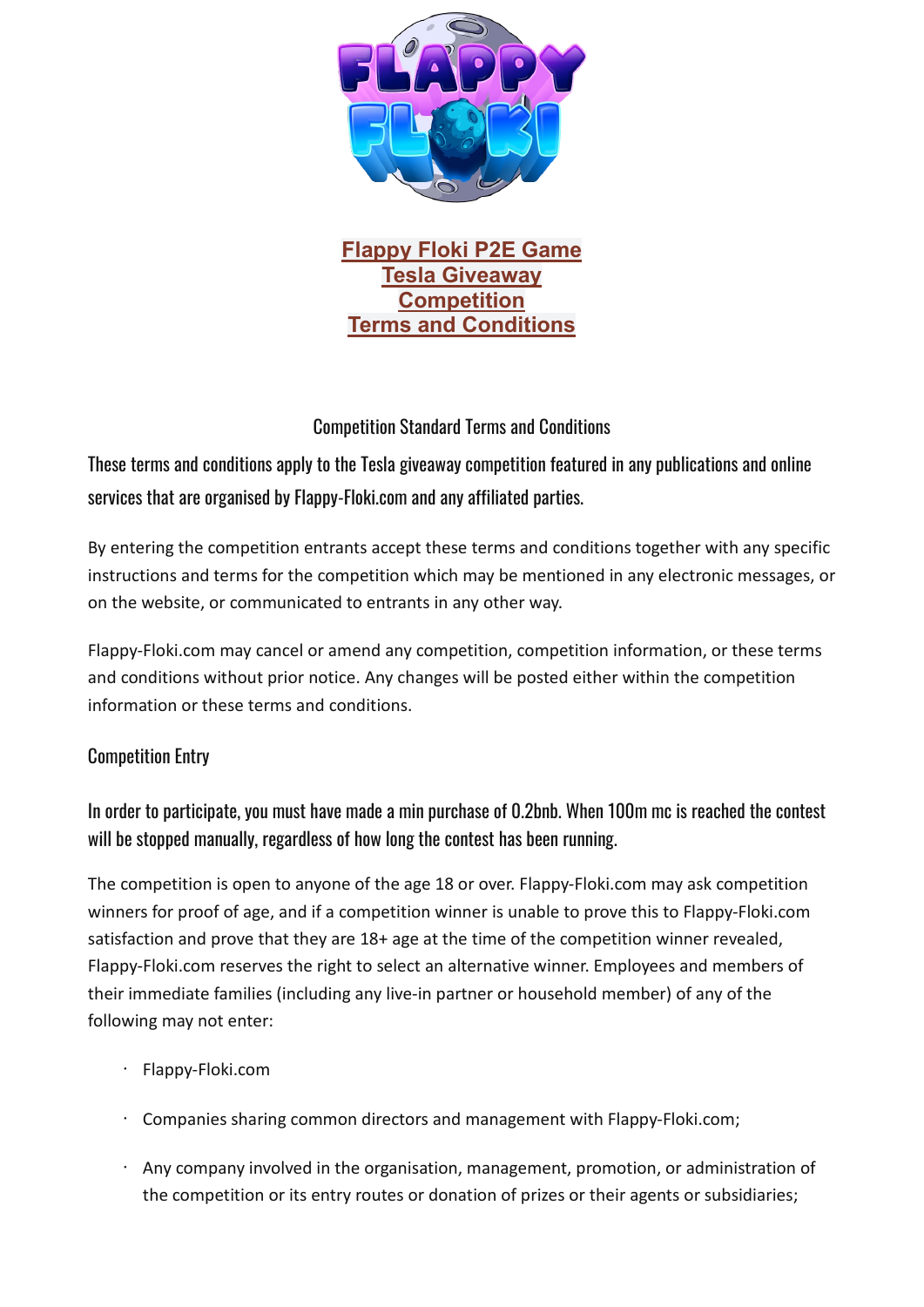

• Any company involved in any capacity in the sponsorship of a competition or competition prize.

The opening and closing dates and times for entries are as indicated in the competition information. Any entries received after the closing of the competition will be invalid and will not be entered into the competition unless at the discretion of Flappy-Floki.com.

Flappy-Floki.com may ask for proof of age and in all competitions evidence to verify the identity of that entrant at any time, and may use any channels and methods available to carry out checks of any details provided. Entrants may only enter the competition in their own name.

By entering the competition entrants warrant that all information submitted by them is true, current, and complete.

Any limit on the number of entries a person or household may make will be clearly stated in the competition information. Entries received that exceed this limit will be invalid and will not be entered into the competition.

Entry to the competition may only be made through the applicable method(s) indicated in the competition information. Not all of the following methods of entry may be available for entry to each competition. The following terms and conditions will apply where the method is indicated as being available in the competition information.

## Online entry

Where specified in the competition information as an available method of entry to the competition, web entrants are required to follow the instructions on the website as indicated in the competition information. Online entrants may be required to supply their name, and/or email address and/or a contact telephone number and/or any other details if asked for.

#### Entry via Social Network Sites

Where specified as an available method of entry to the competition, Social Network Site entrants may enter the competition by responding with the information indicated in the competition details by liking and retweeting within the official Flappy-Floki competition post.

Neither Flappy-Floki.com nor its agents, any other party or organisation involved in the management, promotion, or administration of the competition, or its entry routes or donation of prizes or their agents or subsidiaries involved in the competition will accept responsibility or liability for any error, omission, interruption, deletion, defect, delay in operation or transmission, communications line failure, alteration of, or unauthorised access to entries, or entries lost or delayed whether or not arising during operation or transmission as a result of server functions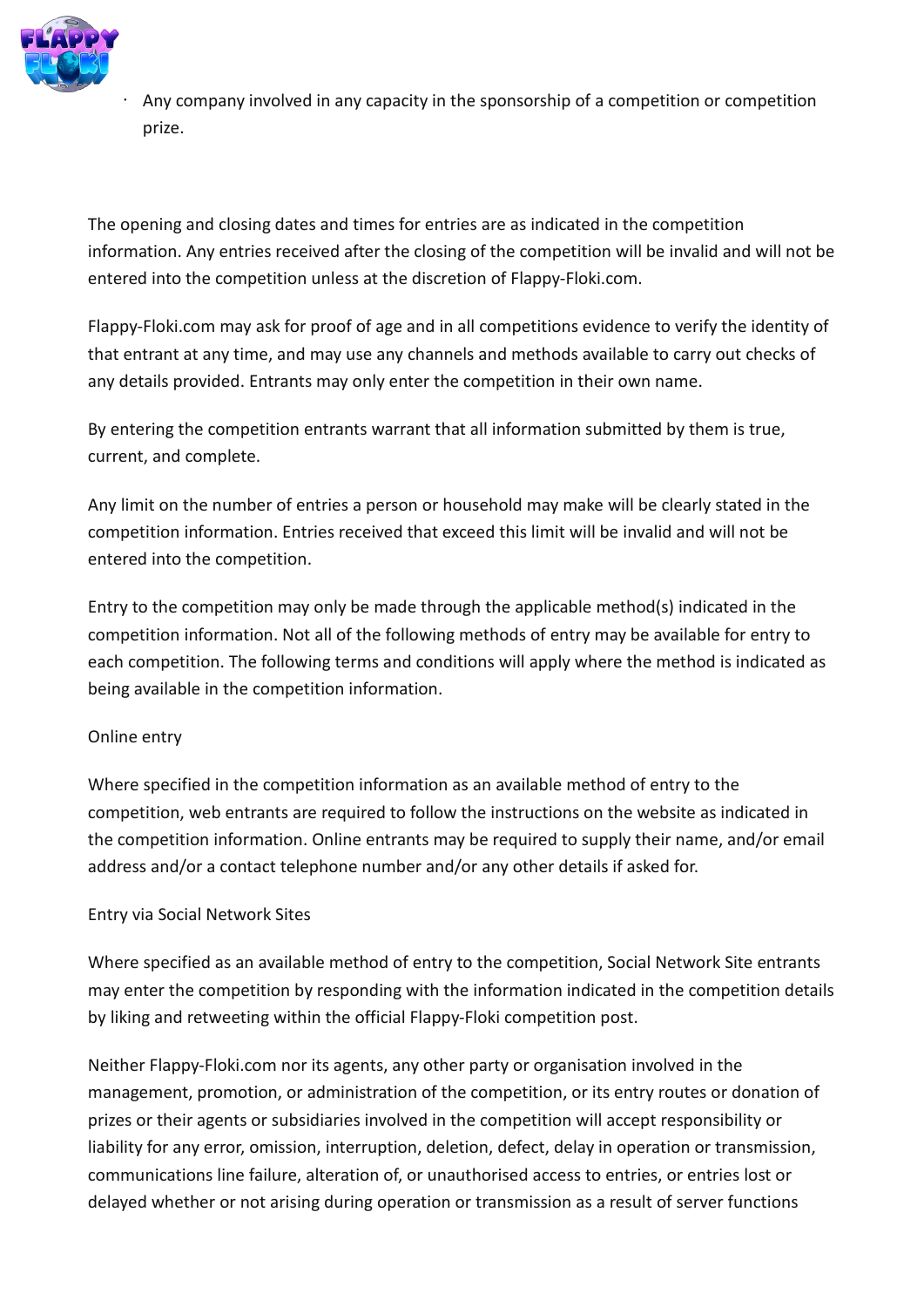

(including but not limited to security functions by software used by Flappy-Floki.com or any third party), virus, bugs, or other causes outside its control.

Entries submitted through agents or third parties or in bulk (i.e. more entries than a human being could submit in the time available without the use of software or other devices designed to make automated entries or, in the case of postal entries, more than one entry submitted under the same postage stamp) will not be accepted. Entrants may only enter once or unless otherwise indicated in the competition information but no more than one prize per person per competition will be awarded.

Any entries which are incomplete, incorrect, incomprehensible, or not received by Flappy-Floki.com will be void.

In the event of any fault, mistake, misunderstanding or dispute concerning the correctness or acceptability of the entry or any answers given by entrants (if applicable), the decision of Flappy-Floki.com shall be final and no correspondence will be entered into.

Flappy-Floki.com will not be liable to reimburse expenses incurred in making an entry in any competition. Flappy-Floki.com reserves the right to refuse to award prizes where it suspects dishonest or fraudulent conduct on the sender's part or where the entrant has not complied with the rules of the competition.

## **Prizes**

The prize is as specified in the competition information.

A short hand version is as follows:

**One Tesla Model X and \$55,000 Dollars to 44 Lucky Winners**

**At 10m MC we raffle to top 1000 Holders \$5000**

**At 25m MC we raffle to top 5000 Holders \$10,000**

**At 50m MC we raffle to top 10,000 Holders \$15,000**

#### **At 100m MC we raffle to top 20,000 Holders \$25,000 and A Brand New Tesla Model X**

Where the winner is required to send a picture, for the purposes of end of competition promotion, they must appear to be able to provide this for the promotion in question, if this is asked for. Flappy-Floki.com reserves the right to select an alternative winner in the event that these requirements are not met.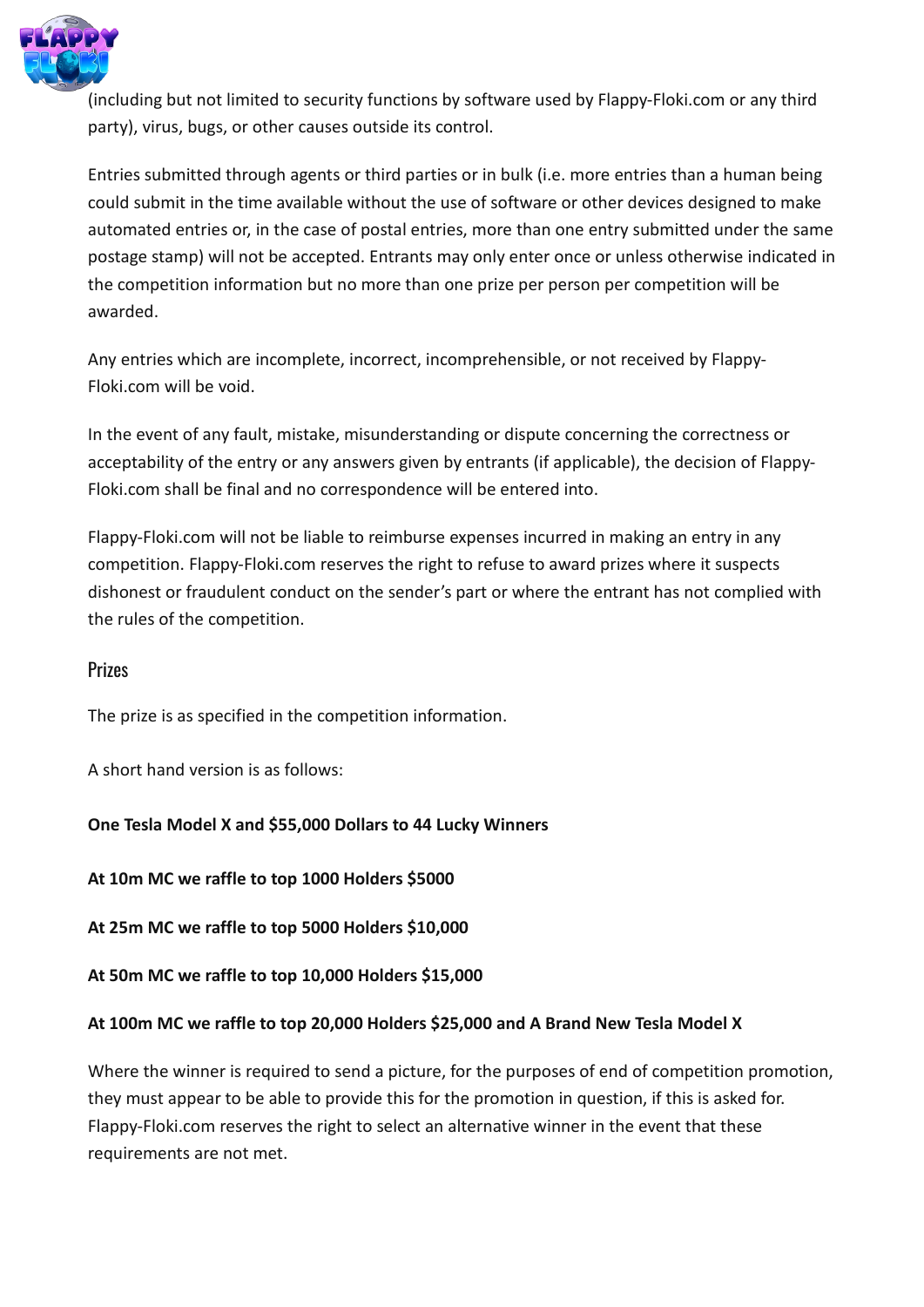

The process for determining the winner of the prize is as indicated in the competition information. Where the winner is randomly selected from all correct and valid entries, the draw for the winner will take place anytime within 7 days of the date on which the competition closes.

Prize draw prizes will be awarded in accordance with the laws of chance and, if required by law or regulation, under the supervision of an independent observer. Any competition requiring a subjective assessment in the selection of winning entries will be judged by Flappy-Floki.com or as indicated in the competition information and, if required by law or regulation, an independent judge or a panel including one member who is independent of the competition's promoters and intermediaries.

Should more prizes be claimed than are available for any reason, a simple prize draw will take place for the available prize(s).

Flappy-Floki.com will attempt to notify the winner within 14 days after the closing date, or as otherwise indicated in the competition information, and where time is of the essence for such a period as Flappy-floki.com shall in its absolute discretion deem reasonable. He/she will be contacted by social media used when entering the competition and the prize where appropriate will be added to the winner's blockchain wallet address. The winner will have a specified fixed time period in which to claim his or her prize by contacting Flappy-Floki.com when announced. If Flappy-Floki.com is unable to notify the winner, or if the winner fails to respond within the fixed time period as specified and/or provided the correct blockchain wallet address, this may result in forfeiture of the prize and Flappy-Floki.com reserves the right to select an alternative winner in accordance with these terms and conditions and the competition information.

Any entrant who enters or attempts to enter the Competition in a manner, which in Flappy-Floki.com determination is contrary to these terms and conditions or by its nature is unfair to other entrants may be removed from the Competition at Flappy-Floki.com sole discretion.

Flappy-Floki.com reserves the right to modify, cancel, terminate or suspend the Competition in whole or in part, at its sole discretion, if it believes the Competition is not capable of being conducted as specified in these terms and conditions or in the event of a virus, computer bug or unauthorised human intervention or any other cause that is beyond reasonable control that could corrupt or normal course of the Competition.

Flappy-Floki.com reserves the right in its sole discretion to withhold delivery of the prize until such proof of eligibility and identity has been confirmed or if such proof is not produced on request or to disqualify the entrant from the competition.

Flappy-Floki.com shall try to deliver any prize to the winner within 28 days from the date of the draw, unless otherwise specified to the winner. Delivery restrictions may apply. Cash equivalent (where applicable) or alternative prize will be given at the discretion of Flappy-Floki.com and the